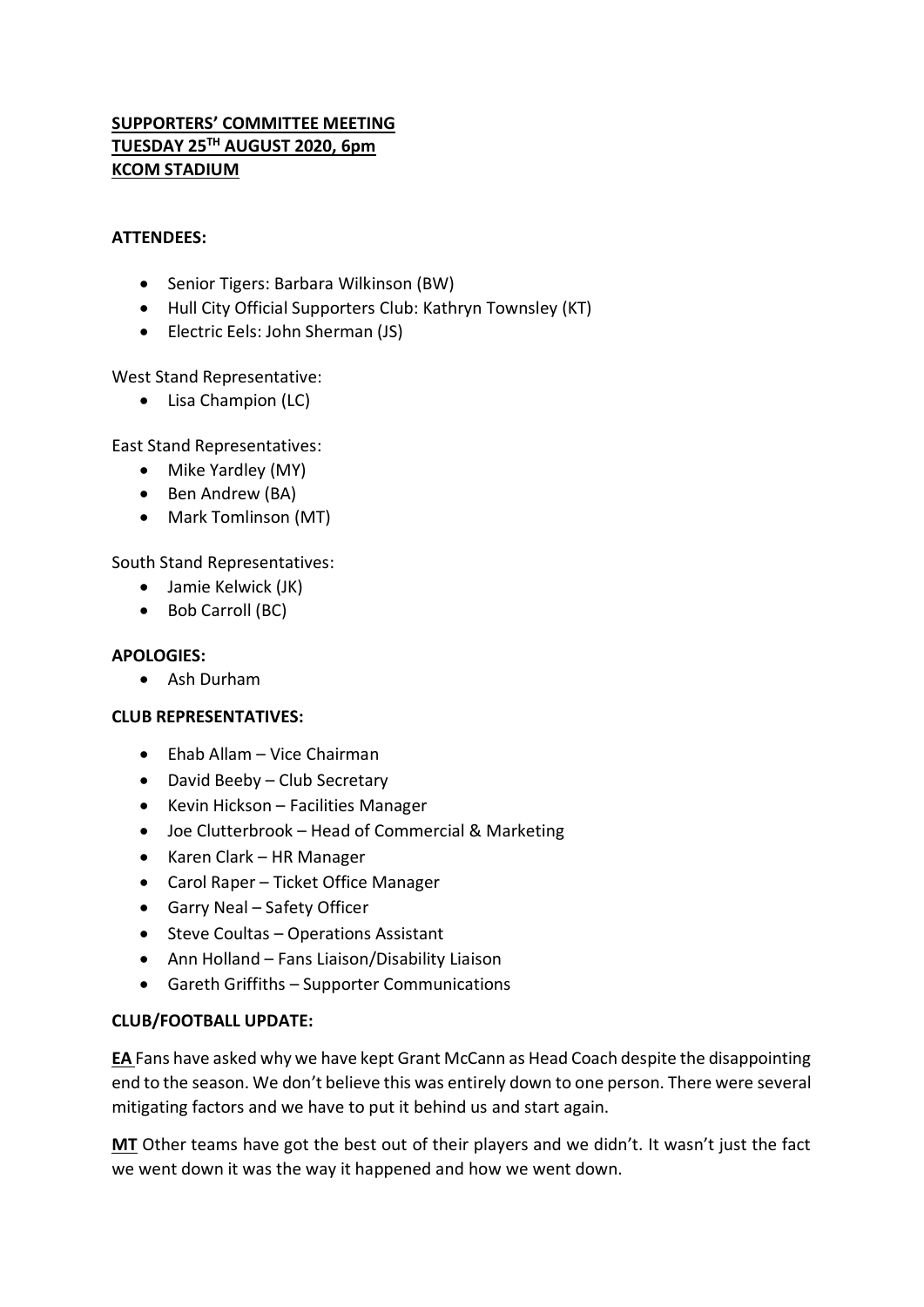**EA** We had a very young squad last season and we lost the Captain and Vice-Captain at a difficult time. Without the maturity of older and more experienced players it was difficult to manage some of the very young players. You can see how we are looking to improve that by the recruitment this summer.

**MY** The problem started after Bowen and Grosicki left. The Brentford game was a disgrace.

**EA** We had the same defeat the season before. We lost 5-1 to Brentford with both of those players.

**MY** The difference is we followed the loss this season with a lot more bad results.

**MT** We have stuck to the same formation throughout the season no matter what.

**DB** There have been times when Grant McCann has changed formation from the 4-3-3 and he has the freedom to do that. We had recruited for 4-3-3 and Grant was brought in because he played that formation.

**EA** We have to allow the Head Coach to do his best with the team he has.

**BA** It was the worst form record at Championship level since records began. Are you saying it's just because we had young players?

**EA** There are many factors and after considering them all we made the decision to stick with Grant McCann.

**JK** Do you regret not bringing in a Neil Warrnock type of manager during lockdown?

**EA** Who knows if that might have made a difference. We took a decision to keep Grant and I still believe he will do a good job for us.

**BW** What was the plan he kept mentioning?

**DB** It was to review what went wrong and bring in experienced players in key positions to support the talented young players we have, which we are doing. No other club in League One is spending the money we are spending. We want to be back in the Championship and that's the aim for next season.

**BA** You said at the last meeting you wanted to adopt a Brentford model. What's the philosophy now?

**DB** We still want to do that but we have seen that with a young team when things are not going well you need to have experience around them.

**MY** You said in February, Ehab, that you thought we would not be relegated.

**DB** There are a number of factors. For example, just after we sold Bowen and Grosicki we had 12 injuries.

**MY** In 14 of the last 20 games we didn't take any points.

**EA** I still say it is not about Bowen and Grosicki. The reasons for us failing last year are not because of them. 21 other teams stayed up without those two players. You can have other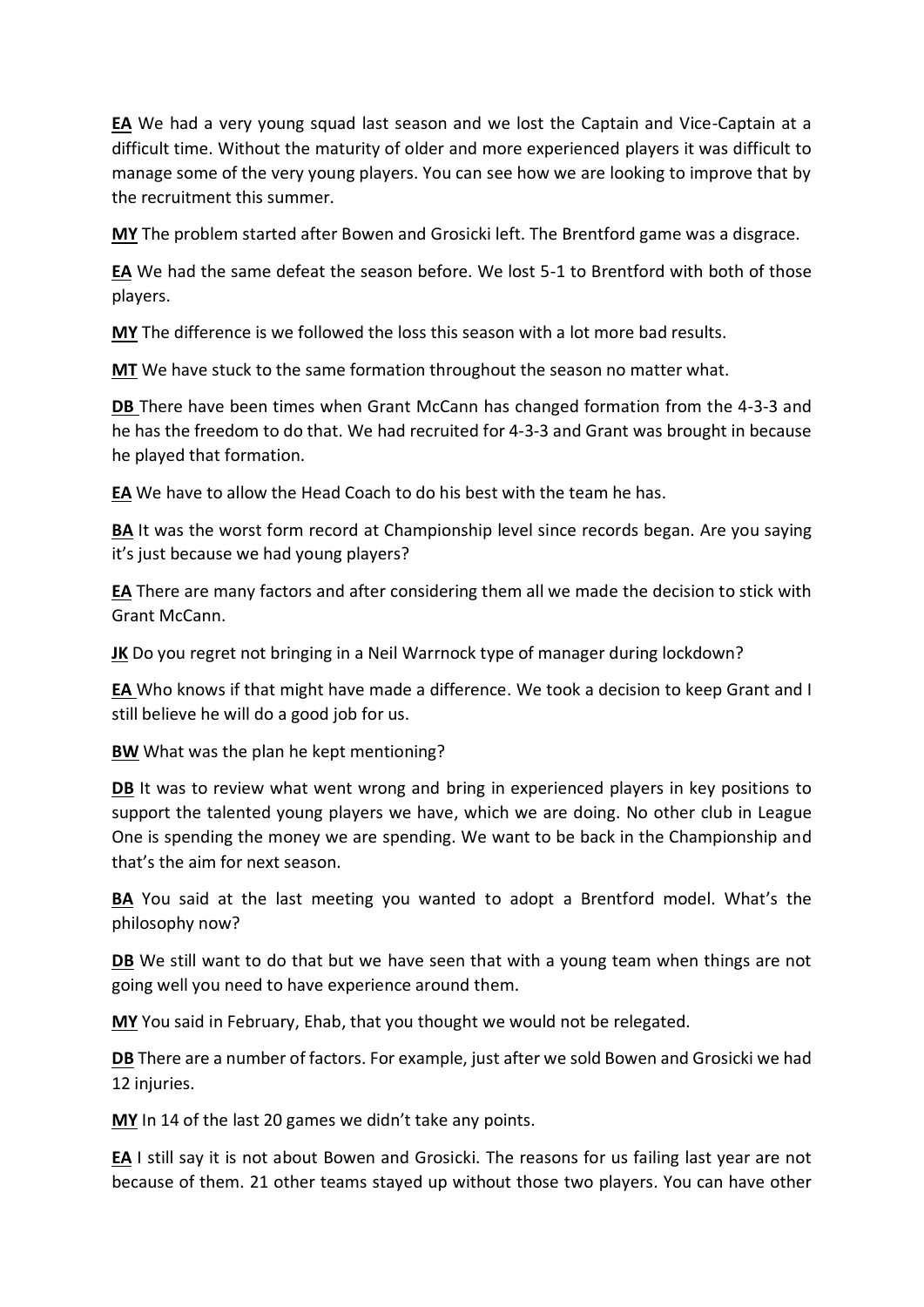players in your team and stay up. We have gone down for other reasons not because of those two players. We have addressed issues internally and have all taken a look at ourselves over several departments and we are learning from our mistakes. We are a team and it's a group effort.

**MT** What makes you think Grant McCann can get the best out of the players?

**EA** In the first few months Grant showed us he can manage a team well. The reasons for the decline are down to other factors. If I thought it was down to him I would have made a change as I have in the past. We had a poor season and now we need to focus on a promotion push for next season.

**DB** We are all behind Grant. The decision has been made to keep him in place.

**MY** Where does the accountability lie? How far into the season will we go, if we are in the bottom half for example after the first ten games?

**EA** We need to be positive.

**JC** I think the intent has been shown by the amount of money that has been spent and in terms of recruitment there are potentially more to come. David Beeby can give you an insight into how the salary cap works.

**DB** We were one of seven clubs that voted against salary cap. The way it works is that every club is able to spend up to £2.5 million on player wages for players over the age of 21. This levels the playing field. A smaller club who could only afford a £1m player wage bill can have it topped up to £2.5 million by their owner whereas a bigger club who could afford £4 million can only spend £2.5 million. It doesn't stop all clubs losing money but it limits what the bigger clubs can spend. All of the bigger clubs in the division voted against it. 16 votes were needed for it to be passed and exactly 16 clubs voted for it so we have to work to a cap of £2.5 million. This includes anything paid in relation to player salary, agents fees, bonuses etc.

**EA** It also includes what we pay on behalf of the player to agents but not our contribution. As part of the transition if we sign players before a certain date that amount can be included at the average salary, and we have signed some players before that date.

**DB** Any player we had under contract are put in at cap level. There is a financial penalty if you overspend up to a certain level then further action which could be a points deduction if you go over that.

**EA** Because of the averaging we will be paying out around £4.5 million this year in player wages due to the excess being averaged out in existing contracts.

**DB** Most League One and League Two clubs have lost a large proportion of their income. Our payment from the League has gone from circa £7m down to circa £2m. The Club spent £2m on the Academy alone last year.

**DB** Most football clubs are struggling at the moment because they haven't had any gate income since March. In the lower leagues teams need gate income to survive. It forms a bigger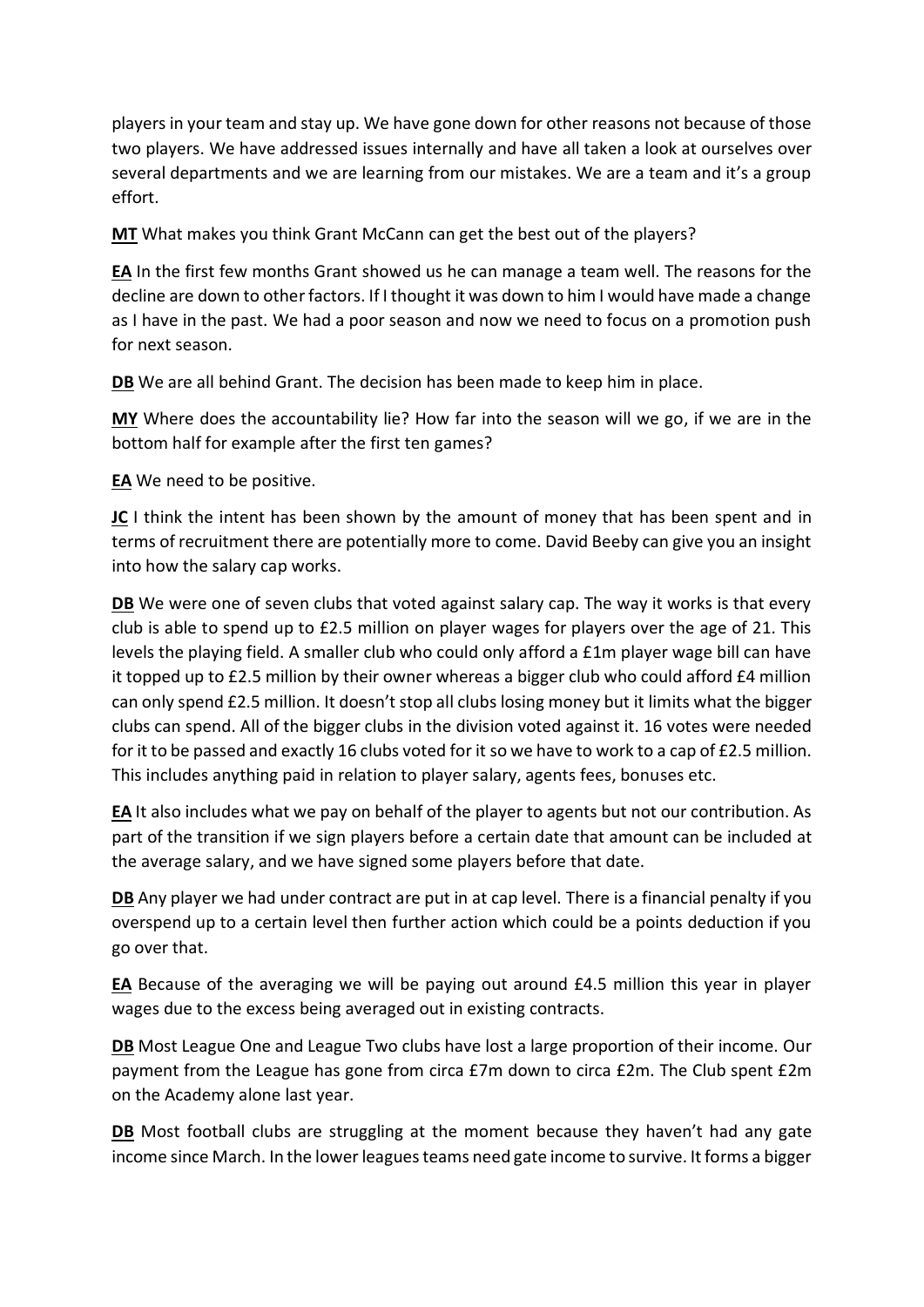proportion of a clubs income compared to the Premier League teams. We are fortunate that we are currently in a good position. The Jarrod Bowen sale has helped.

**EA** A football club is expensive to run. The family have put £3m in this month but are in a reasonable financial position due to previous player sales.

**MY** Will we see more players leaving?

**EA** We intend to retain the squad we have. We may lose a couple but have a couple more to bring in potentially.

**BA** How does the optional year work with the salary cap?

**DB** It's classed as an extension to the contract and will go in at the actual level not the capped level.

**JC** Can we move on to the question of potential sale of the Club?

**EA** No update on the sale. There are a couple of interested parties, as there have been in the past. The price will be determined by the league we are in and it will be market price.

**DB** Buying a football club isn't a particularly attractive proposition at the moment especially with all the restrictions being imposed and no certainty when we will be back to normal in terms of playing matches. Stadiums are only going to be able to operate with a lot smaller percentage of fans than they are used to.

**MY** I presume there are less people looking to buy football clubs at the moment.

**EA** Surprisingly we do still have interest. We are in a different league, and the price is lower, and we still have lots of money to come from the sale of JB. Compared to some other clubs we are in good shape.

**MY** If the price is coming down does that mean there will be some sort of debt write-off?

**EA** Yes. There would be a write-off if we sold in League One.

**KT** Can I go back to the conversations we had about ticketing last year. When we were discussing the numbers you said they had been shared with a prospective buyer. Are they still one of the interested parties?

**EA** There have been more prospective buyers. One, in particular, has been an interested party for three years.

**MY** What would be your priorities this year? Would it be promotion or selling the Club? What would be highest on your list?

**EA** The priority has to be promotion.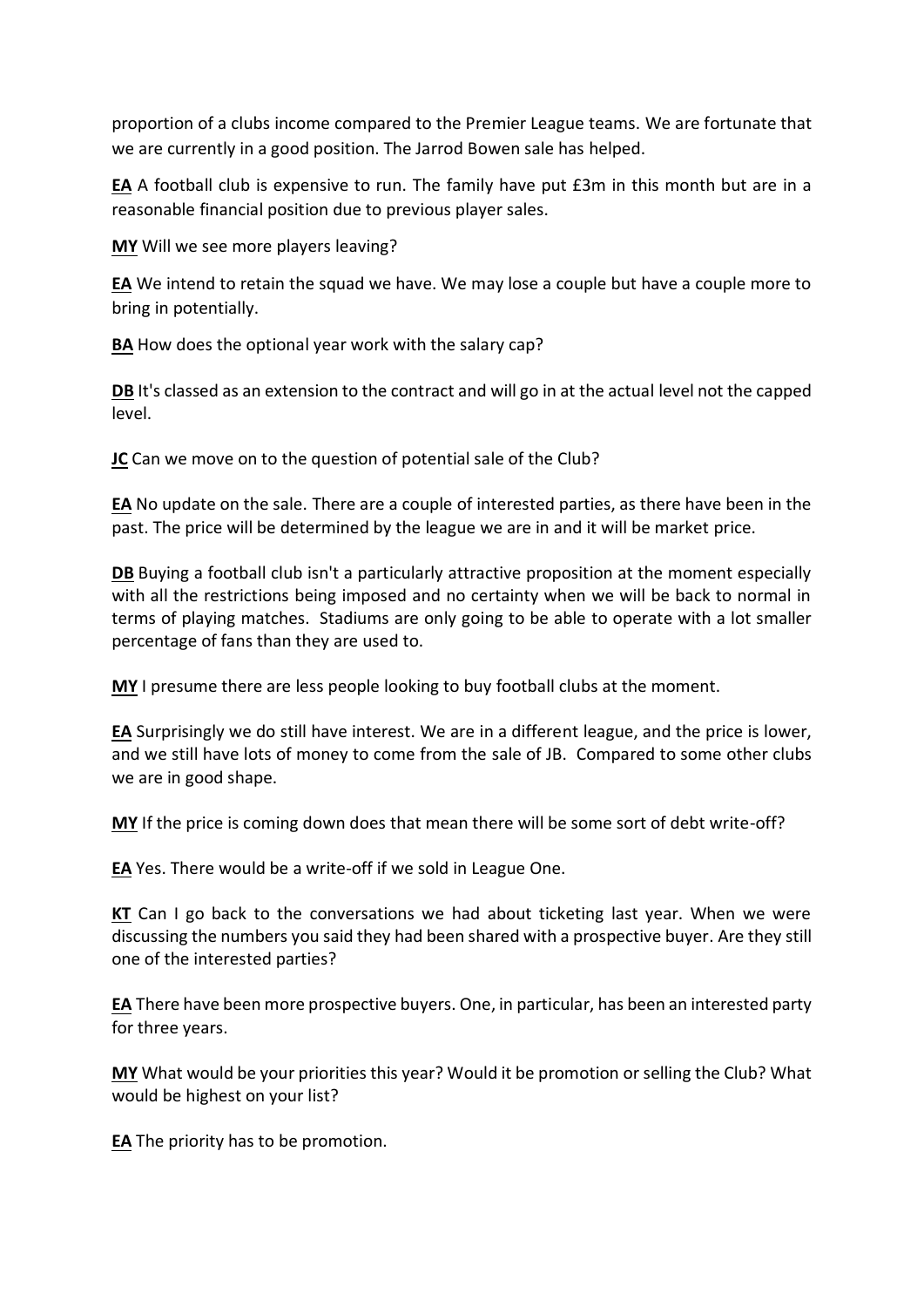**DB** As EA has already said they have invested £3m in the last three weeks, that's an indication of where we want to be.

**EA** We need to focus on promotion and if a sale comes it comes, if it doesn't it doesn't. We are investing from the sale of players. We like to pay up front for our players as I have told you before.

#### **EA and DB left the meeting.**

## **COVID-19 / STADIUM PREPARATIONS / MEMBERSHIPS**

## **JC introduced the SMC team to give an overview of plans to get spectators back into the stadium once Government guidance allows.**

**SC** We plan to share with you all the information we've been given from the Sports Grounds Safety Authority and the EFL in relation to the safe return to the stadium of spectators. I have a short video for you to watch on how the safe return of spectators will work. AH will send the link out to you.

#### **The video was shown of plans for the safe return of spectators to the KCOM stadium.**

**SC** Our plans will be sent to the EFL and Hull City Council for approval.

**GN** This is just the start of the process and we will be engaging with supporters and also the rugby club so everyone is aware of the conditions that will be in place if they want to come to the stadium to watch football or rugby. We have a draft version of the spectator code of conduct we are working on which we will share with you, the website will have information and there will be a walk-through video for you to watch so you know what to expect. We are looking to external areas to alleviate congestion at half time.

**MY** Are there any plans to relax the rules of drinking in seats?

**GN** It could be looked at but it's not high on the agenda with the Government.

**BA** Will concourses be open?

**GN** They will be open for entry and exit but it's still under discussion whether they are open for food and beverages.

## **GN explained the complexities of social distancing on the concourses and allowing queues for food and beverage.**

**MT** How many fans will be allowed back in?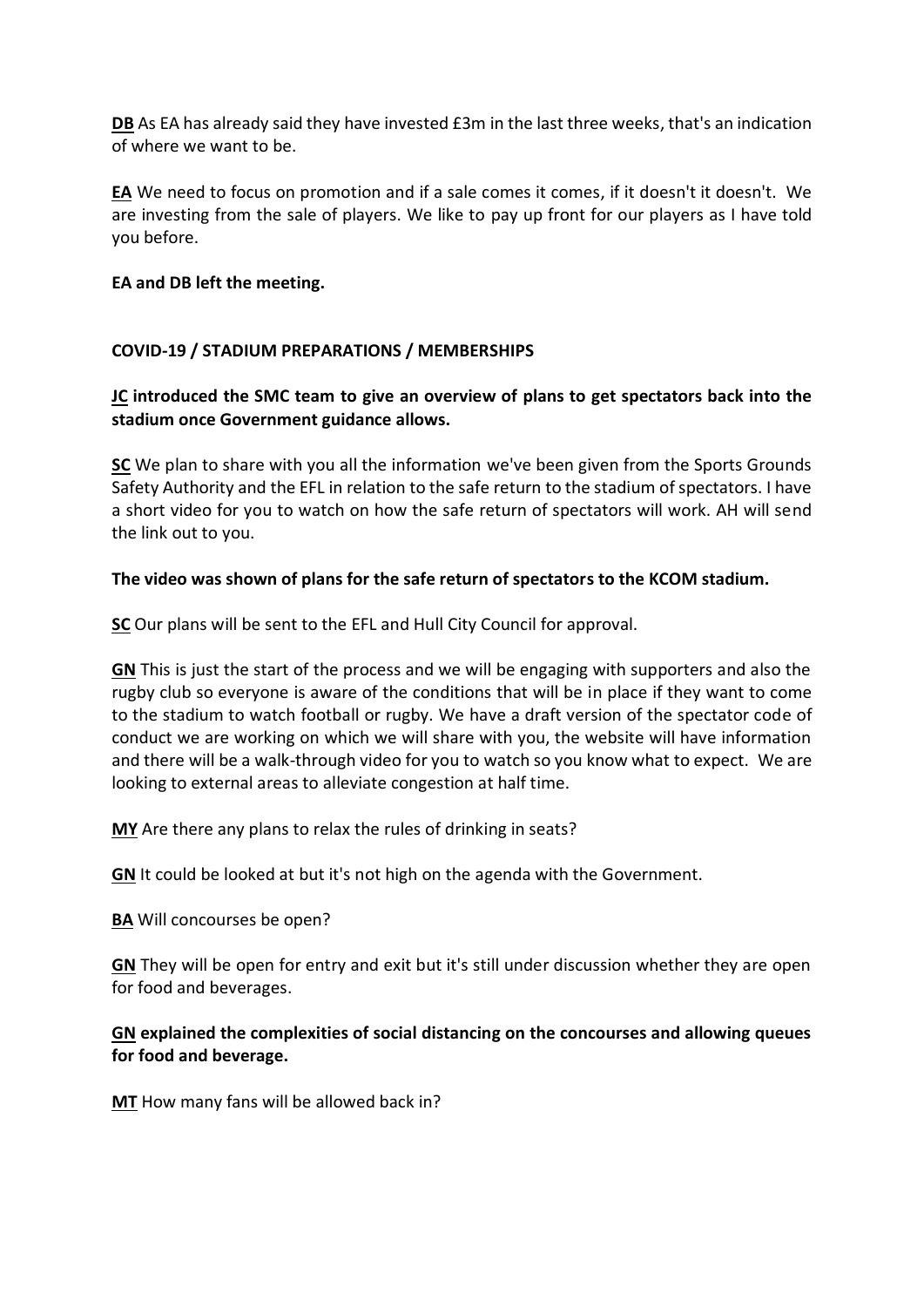**GN** That number still needs to be approved following discussions with the local authority and the SGSA etc. The national guidance shows a variation of between 17% and 33% of the stadium capacity would be allowed to attend.

**MT** How could you choose who can come and who can't come?

**CR** Members need to come back to us with information on their social bubbles. We need that information to be able to configure the seating plan and that will determine how many we can get into the stadium. We won't know how many we can get in until Members have returned their forms. If we can get every Member in they will all be given a new access card just to use for the games affected by Covid. This will mean you won't need to apply for every game as that card will stand for the remainder of the Covid games.

**KT** Will there be away fans?

**GN** No. Our capacity may be a similar number to the number of Members we have. We need to look after our Members first. It may be that when you are moving around you will need a face covering but when seated you won't. There will also be a one-way system when entering and leaving seats.

**KT** Will that impact on the number of stewards?

**GN** Yes. We may need more stewards especially if we are using the outside areas for the sale of food and drink.

**JK** Will you be looking at using apps for ordering concessions?

**SC** Yes, we are looking at all options.

**MY** There has been previous concern about the cleanliness of seats. What will be done to make sure the seats are clean and will they be sanitised?

**KH** There has been a deep clean of the concourses this week. The next stage is the toilet area and then we will be moving onto the seating area. The seats will be cleaned after each game and you will sit in the same seat each time you come to the ground.

**LC** Will disabled fans be in the same seats?

**GN** That will depend on numbers and social distancing.

**JC** All information will be communicated to fans and that is why GG has been brought in to help AH.

**MT** Have we had any new Memberships. And how are we going to attract new Members?

**CR** We are prioritising getting our current Membership into the stadium at the moment so anyone contacting us about new Memberships will go on a waiting list.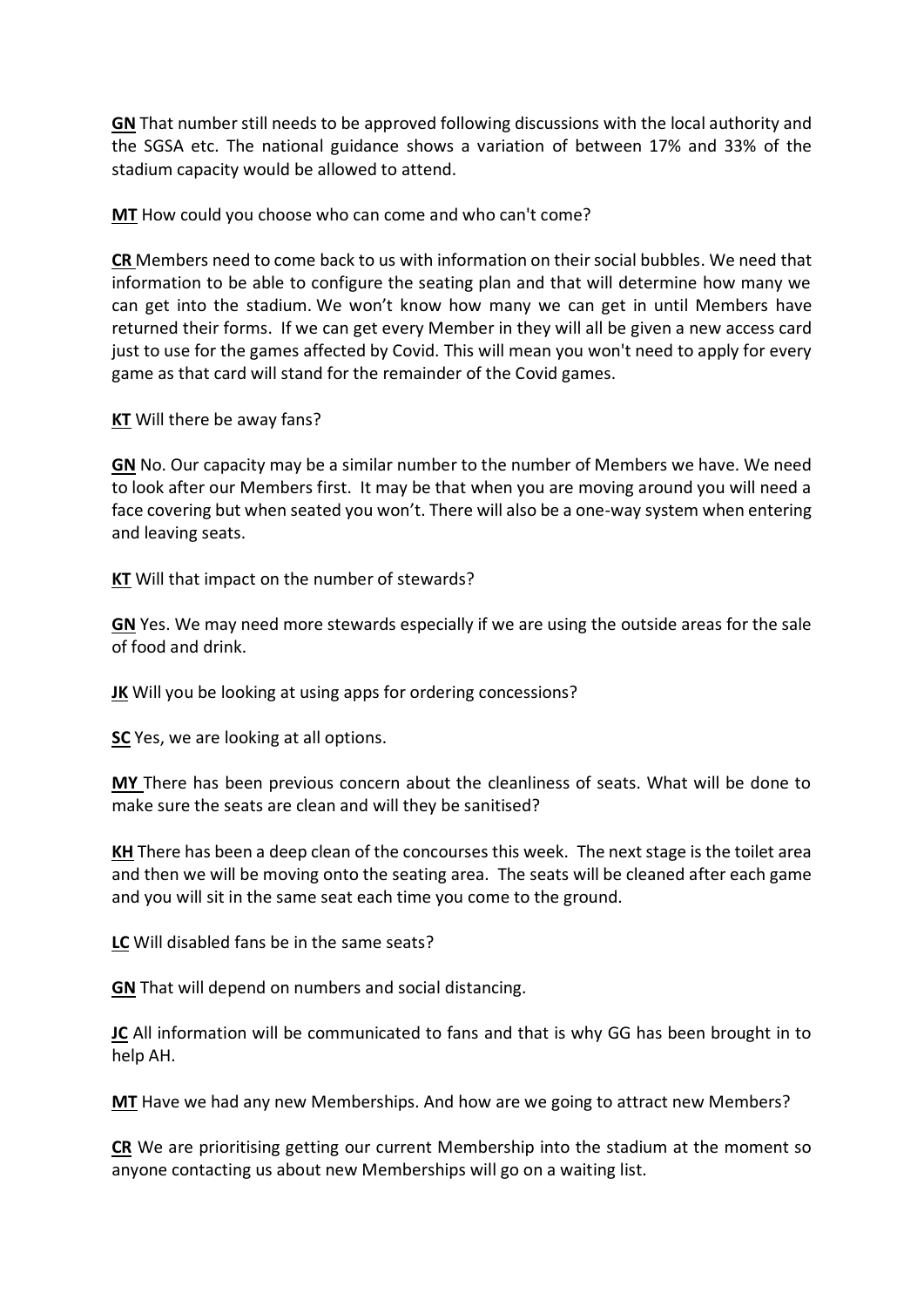**JC** Our main focus at the moment is to look after the Members we have. Attracting new Members going forward will be a combination of things, on field performance, matchdays, supporter communication, marketing, utilising the Tigers Trust etc.

**BC** How many members do we have currently?

**CR** 7,400 but we still have this month's cancellationsto take off so the figure should be around 6,500 at the start of the season.

**MY** asked for clarity on social bubbles.

**CR** explained how Friends and Family social bubbles would work and explained they could be groups of up to six people so long as they were happy to be sat together.

**GN** That comes down to your own self risk assessment and the fans code of conduct.

**MY** Would you be able to guarantee friends could sit together even if they were not in a social bubble?

**CR** There are no guarantees on which seats orstands you will be allocated. Copies of the code of conduct will be sent out with your new Membership cards.

**JC** We have to be honest that we can't guarantee everyone can sit where they want because there are so many restrictions on us.

**SC** There are trillions of possible seating combinations.

**GN** The onus will not be on SMC to check people who have agreed to be in a bubble but we will be inspected for our first few games for compliance. Fans won't be allowed to move around and change seats on the day.

**KT** Do you have any indication on numbers for bubbles with the Friends and Family groups you already have?

**CR** We have tried to look at that but not all Friends and Family are Members.

**MY** Are you able to use the ticketing software for fans to log-on and book their seats?

**CR** No. If we do that on a match by match basis it will mean everyone has to log on and book every game. It will be easier for everyone to keep the same seat while these restrictions are in place.

**BC** What about Members who are not confident about coming back? Could the Membership be suspended?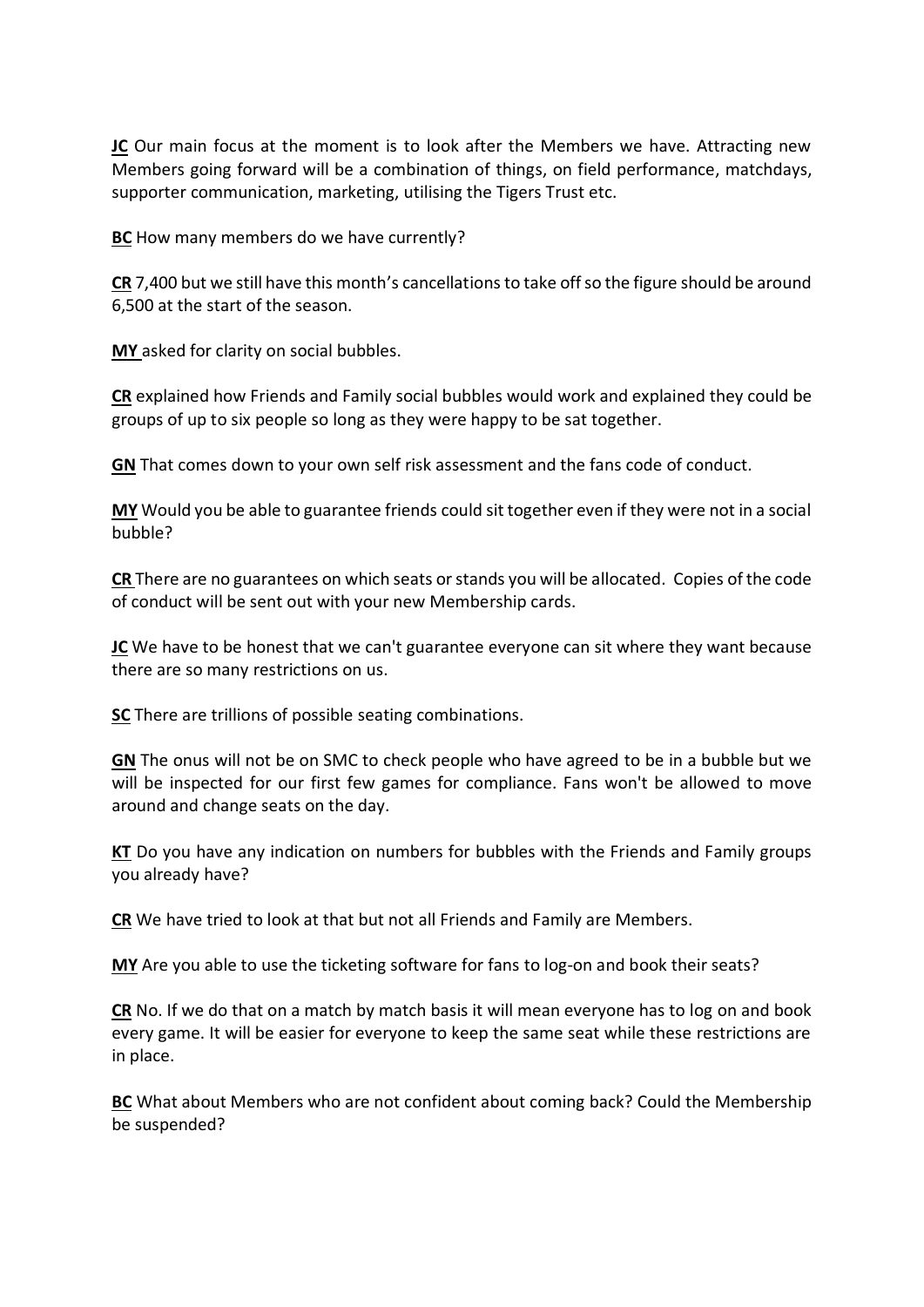**GN** They need to do a self-assessment and individuals may need to speak to AH or ourselves for reassurance so they can feel safe coming to the matches.

**BW** Will we be able to have our own seats back when the Covid restrictions end?

**CR** Yes.

**MY** The short notice on the August direct debit payments wasn't good PR.

**JC** We apologised for the short notice on the Direct Debit payments in a recent Memberships update and accept that could have been communicated better. We did communicate Membership payment holidays on a monthly basis but we didn't say that we would pause payments until further notice. Financially the club has had a lot of expense. We have spent £150k so far on testing, £25k on PPE and signage for example.

**KT** Another payment is due on 1<sup>st</sup> September so what will Members get instead of a seat at the games?

**JC** We may have more information on streaming tomorrow. Things are ever changing at the moment but we are making all decisions with the best intentions. We don't know if fans will be allowed in at the beginning or end of October yet so we are not sure what fans will be owed. Hopefully Members will only miss one home game. We will work out how much we owe Members so they don't lose out, for example we may offer streaming, retail credit or cup tickets.

**MY** Will prices change to reflect being in League One?

**JC** No. We are not the cheapest in the league but are certainly not the most expensive.

**MY** Will there be an increase in prices if we are promoted?

**JC** I don't think so. The Club's view has been that pricing is not determined by the division we are in.

**MY** In relation to finances and the owner-fan relationship, do you think fans would be more understanding of the finances if the relationship with the owners was better? You might need a better understanding especially if we see a second wave of the virus and what are you going to do in the community to engage youngsters?

**JC** If you look prior to the Chelsea game in January and the work we did together - pricing, engagement, Grant McCann being proactive, kids playing football on the pitch etc. Since then it's been a case of what can go wrong will go wrong, on the pitch, Covid etc. We are not able to have more kids in on a matchday or do ticket offers at the minute. For obvious reasons we are limited in what we can do.

**KT** Is there a reward for loyalty?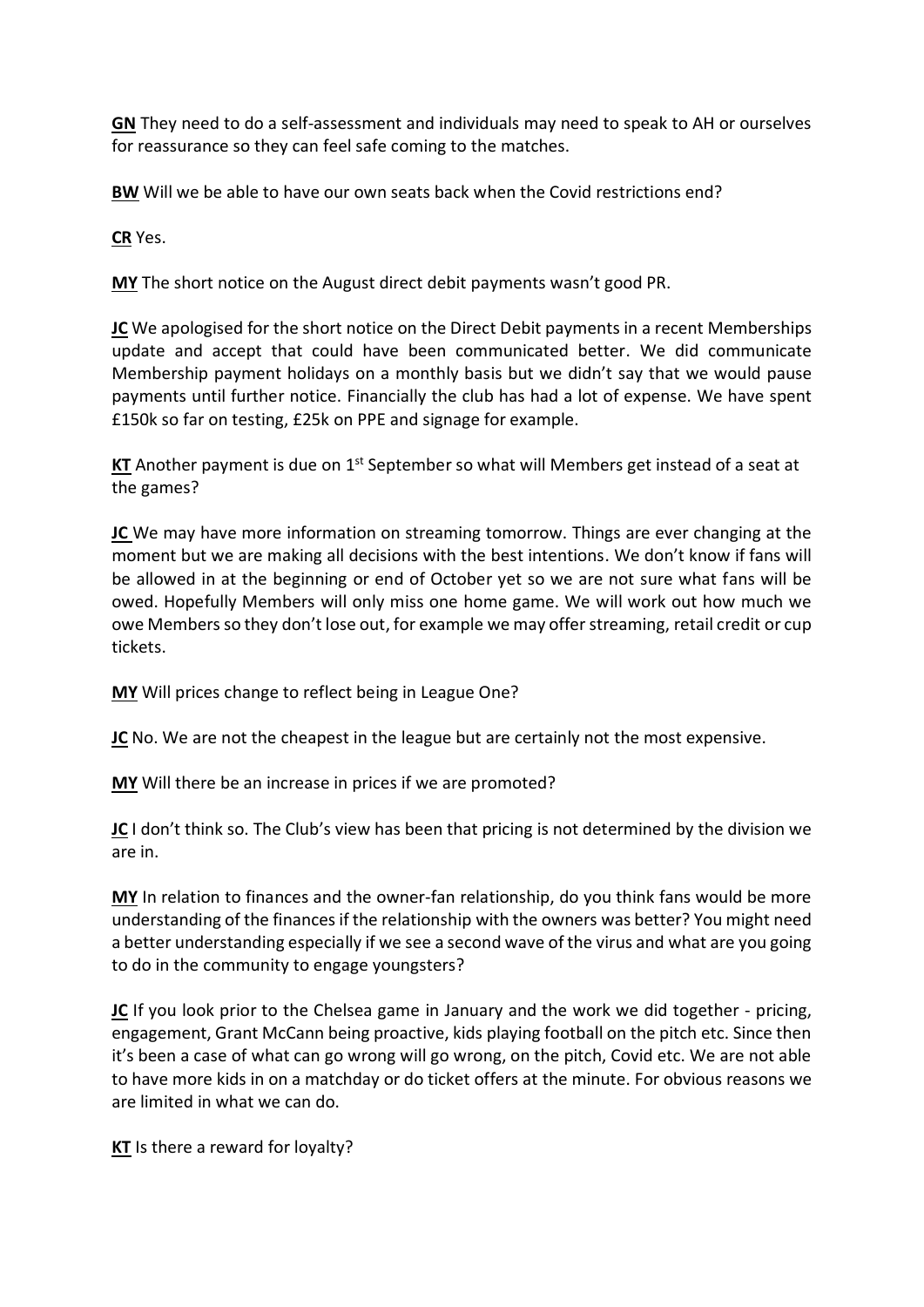**JC** We need to improve communications and make fans feel part of the Club so more access to players and the manager, for example maybe a weekly press conference where fans can ask questions. We did something similar where fans could ask EA questions. GG will make our output more relatable to individual groups rather than us sending blanket emails. We are opting in to the EFL Digital Collective and will have a new video site and new main website. A new app is also being developed.

**BC** That is what fans want to hear, you need to communicate that to them.

**BW** The lack of communication coming from the Club has at times annoyed fans causing some of our members to say they were not going to continue their membership.

**MT** I don't understand why the Club has banned the Hull Daily Mail.

**BC** You should tell us why so we can understand what is going on.

**JC** explained that the relationship between the Club and the HDM has been an uneasy one for some time and that, with the way in which people consume content changing, the level of access the HDM has previously had was due to be reviewed. There was an acceptance, however, that the timing of the ban wasn't ideal.

**MT** It seemed Phil Buckingham for years has been supportive of the Club and owners, yet when he disagrees with the Club they ban him. That's how it is perceived.

**JC** I still speak to Phil regularly. The HDM had a meeting recently with EA. Dialogue is still open between both parties.

**BW** Can we go back to stadium safety? We have a Senior Tigers member who has been ill who wants to represent our members with disabilities. There is a problem with going up and down the stairs from some of the seats. Is there any way we can have rails on the stairs?

**GN**There are restrictions because of the width of the stairwells. Rather than go to the expense of putting in handrails on all stairwells we would look at offering alternative seats that are more accessible.

**JC** Some seats are more accessible than others. AH is here to offer help with this sort of thing.

**BA** Are we going to be able to sing and chant at matches?

**GN** The studies are saying there is no more risk from singing to talking but singing is being discouraged.

**MY** Will you be getting a PRS licence?

**GN** The guidance is that we don't play music at the moment or have TVs on the concourses to stop gathering. We are also looking at staggered entry times and opening the stadium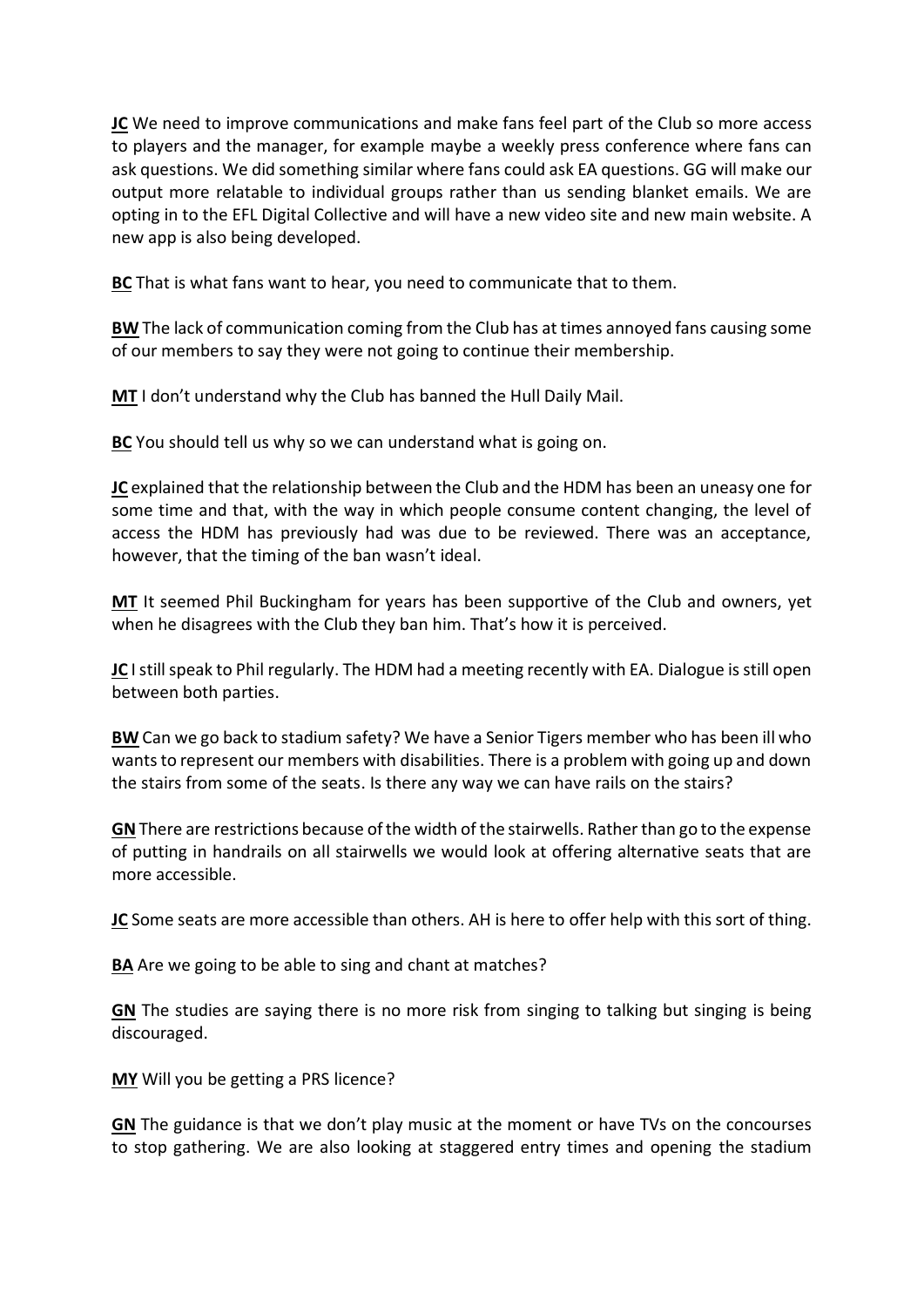earlier. We will have a cleaning company to clean the turnstiles and a one way system on the perimeter bowl. There will be no parking on the bowl.

**SC** Not all turnstiles will be open at the same time to allow for cleaning.

**JK** Could you suspend Memberships if there are people who don't want to come?

**JC** We need to be fair to those still attending and paying and we need to be understanding of those not wanting to come. Hopefully we can keep everyone happy.

**JC** The plan is to get as many fans as we can in the stadium and keep the experience as near to normal as we can whilst keeping everyone safe.

**GN** There could be a situation where someone tests positive for Covid who have been to a match and the authority could cut the capacity. It will be a different experience from what you have been used to over the years.

**KT** Could I ask if the Official Supporters Club, who usually have their pre-match meeting in the Arena, are still allowed to use it?

**SC** Yes.

**JC** We have announced our new shirt sponsor for this season. The home kit will be coming later this week.

## **A.O.B.**

**JC** Looking at the future of the Supporters' Committee the plan was always to give other people a chance and not to carry on with the same people. We will communicate the next steps to you on any plans for the Committee. In terms of the Supporters Trust, there have been some changes to their Board and we have a date in the diary for EA to meet with them in the next few weeks.

**MY** Asked for full minutes to be produced as some items were missing from the last ones.

**JC** We had to miss some of the contract discussions out of the minutes last time.

**BW** We have a Premier Club member paying £120 a month over eight months who doesn't have access to a computer. What can you do for him?

**JC** He just needs to contact us and we will always try to find a solution.

**BW** Some people have been very critical of the £25 fee for re-joining the Membership scheme.

**JC** There are terms and conditions in place and we have to be fair to everyone.